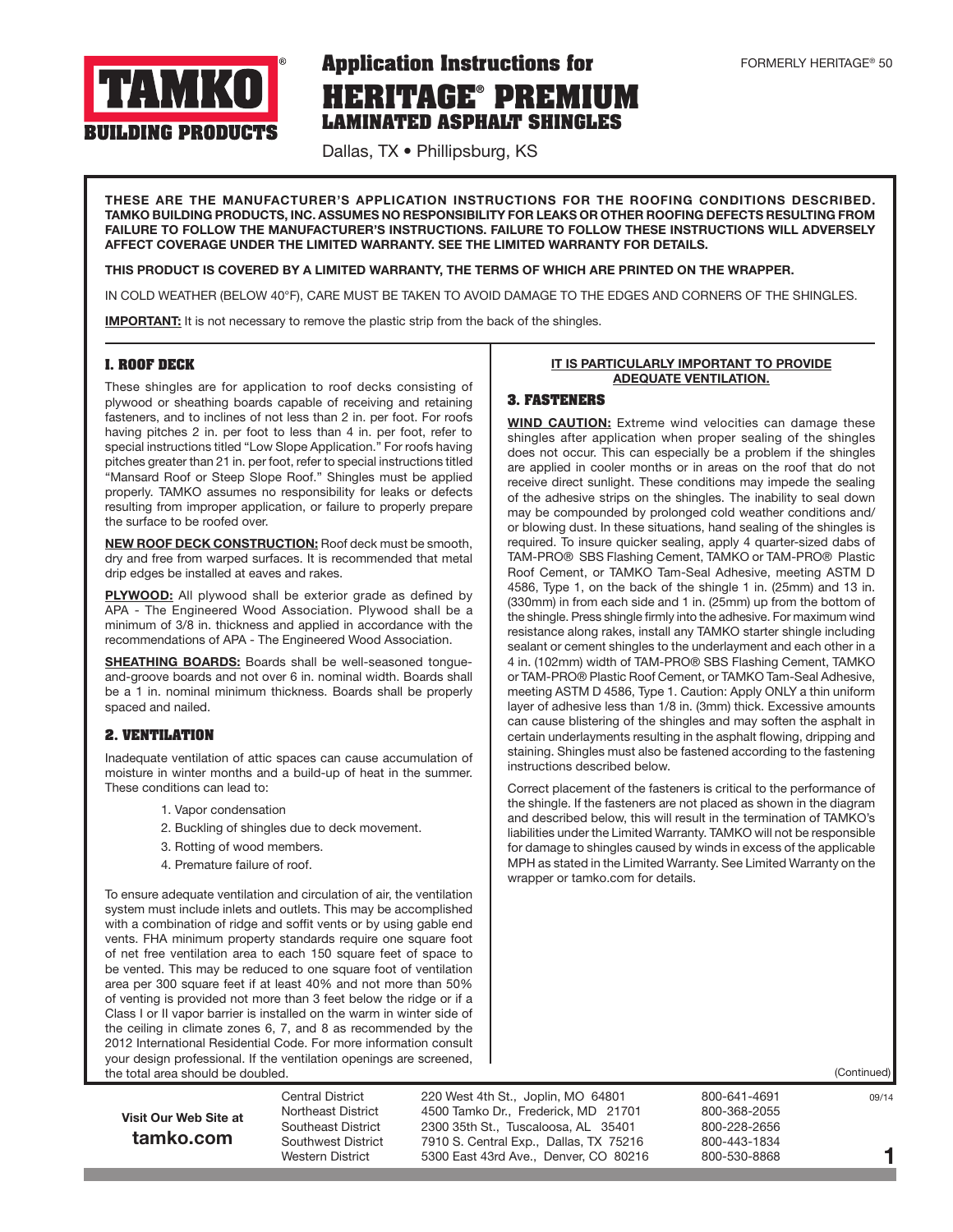

(CONTINUED from page 1)

## **HERITAGE® PREMIUM LAMINATED ASPHALT SHINGLES**

Dallas, TX • Phillipsburg, KS

FASTENING PATTERNS: Fasteners must be placed 6-1/8 in. from the bottom edge of the shingle, penetrating through the common bond, and located horizontally as follows:

1) Standard Fastening Pattern. (For use on decks with slopes 2 in. per foot to 21 in. per foot.) One fastener 1 in. from each end and one 13-1/2 in. from each end of the shingle for a total of 4 fasteners. (See Standard Fastening Pattern illustrated below).



2) Mansard Fastening Pattern. (For use on decks with slopes greater than 21 in. per foot.) One fastener 1 in. from each end, one fastener 8-1/2 in. from each end and one fastener 16 in. from each end for a total of 6 fasteners per shingle. (See Mansard and High Wind Fastening Pattern illustrated below.)

#### MANSARD AND HIGH WIND WARRANTY FASTENING PATTERN



3) High Wind Warranty Fastening Pattern. (For High Wind Warranty Application requirements) One fastener 1 in. from each end, one fastener 8-1/2 in. from each end and one fastener 16 in. from each end for a total of 6 fasteners per shingle. In addition to this shingle fastening pattern requirement for High Wind Application, TAMKO also requires the use of TAMKO starter shingles including sealant strip at eaves and rakes. Alternatively, along rakes, cement shingles to the underlayment and each other in a 4 in. (102 mm) width of TAM-PRO® SBS Flashing Cement, TAMKO or TAM-PRO® Plastic Roof Cement, or TAMKO Tam-Seal Adhesive. Caution: Apply ONLY a thin uniform layer of adhesive less than 1/8 in. (3mm) thick. Excessive amounts can cause blistering of the shingles and may soften the asphalt in certain underlayments resulting in the asphalt flowing, dripping and staining. High Wind Application is offered on new construction or complete tear-off applications only. It is not offered for re-cover applications.

If High Wind Application requirements are not followed, the High Wind Application Warranty MPH, as stated on Table I in the Limited Warranty, reverts to the Standard Application Wind Warranty MPH limit. (See Mansard and High Wind Fastening Pattern illustrated above.)

NAILS: TAMKO recommends the use of nails as the preferred method of application. Standard type roofing nails should be used. Nail shanks should be made of minimum 12 gauge wire, and a minimum head diameter of 3/8 in. Nails should be long enough to penetrate 3/4 in. into the roof deck. Where the deck is less than 3/4 in. thick, the nails should be long enough to penetrate completely through plywood decking and extend at least 1/8 in. through the roof deck. Drive nail head flush with the shingle surface.



**STAPLES:** If staples are used in the attaching process, follow the above instructions for placement. All staples must be driven with pneumatic staplers. The staple must meet the following minimum dimensional requirements. Staples must be made from a minimum 16 gauge galvanized wire. Crown width must be at least 15/16 in. (staple crown width is measured outside the legs). Leg length should be a minimum of 1-1/4 in. for new construction and 1-1/2 in. for reroofing thus allowing a minimum deck penetration of 3/4 in. The crown of the staple must be parallel to the length of the shingle. The staple crown should be driven flush with the shingle surface. Staples that are crooked, underdriven or overdriven are considered improperly applied.

**CAUTION:** ALL FASTENERS FOR MANSARD AND HIGH WIND APPLICATIONS MUST BE DRIVEN INTO THE NAIL ZONE COMMON BOND (PREFERRED FASTENER LOCATIONS) AS SHOWN IN THE MANSARD AND HIGH WIND FASTENING PATTERN DIAGRAM.



Visit Our Web Site at tamko.com

Northeast District 4500 Tamko Dr., Frederick, MD 21701 800-368-2055 Southeast District 2300 35th St., Tuscaloosa, AL 35401 800-228-2656 Southwest District 7910 S. Central Exp., Dallas, TX 75216 800-443-1834 Western District 5300 East 43rd Ave., Denver, CO 80216 800-530-8868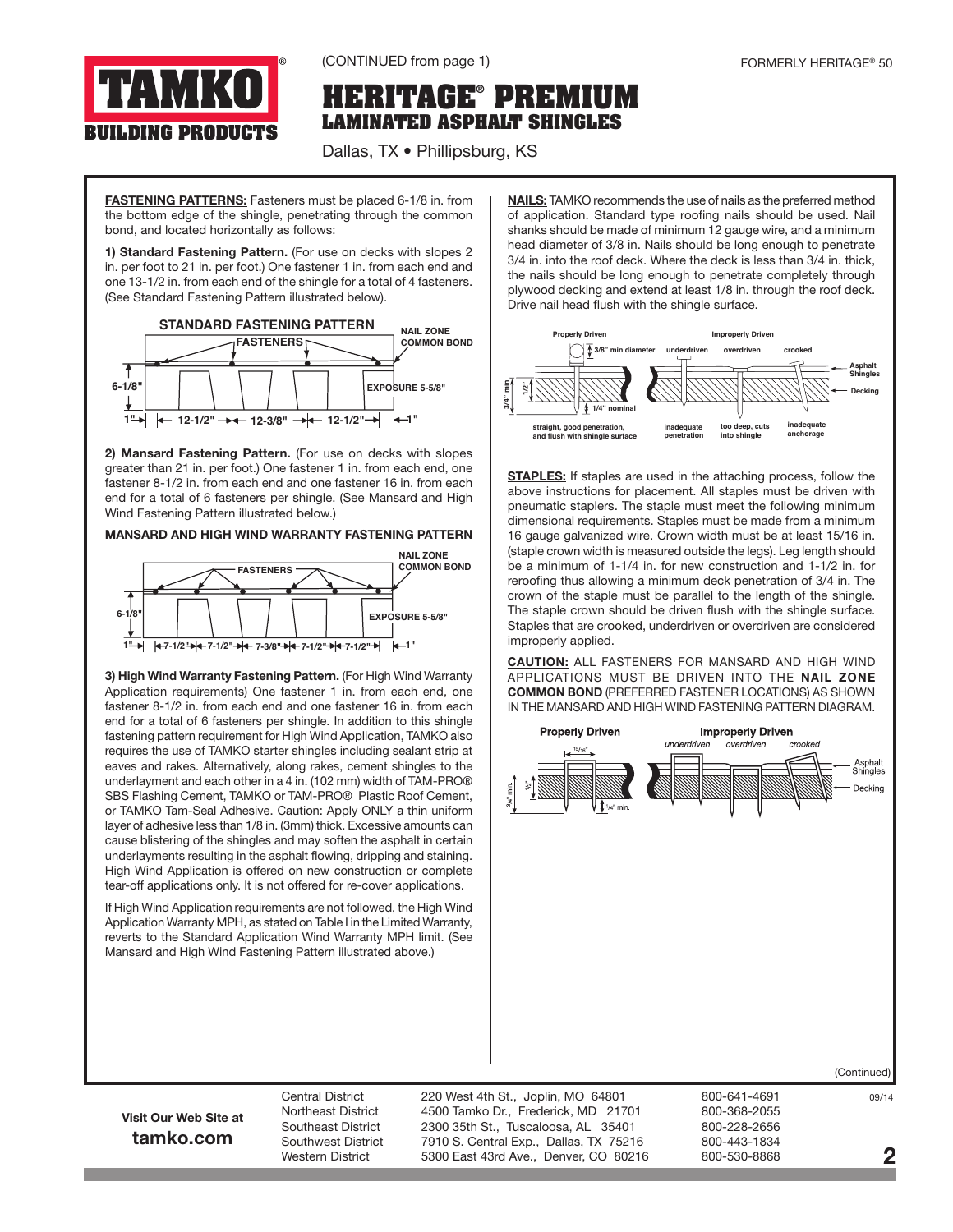

(CONTINUED from page 2) 60 and 50 and 50 and 50 and 50 and 50 and 50 and 50 and 50 and 50 and 50 and 50 and 50 and 50 and 50 and 50 and 50 and 50 and 50 and 50 and 50 and 50 and 50 and 50 and 50 and 50 and 50 and 50 and 50

# **HERITAGE® PREMIUM LAMINATED ASPHALT SHINGLES**

Dallas, TX • Phillipsburg, KS

## **4. UNDERLAYMENT**

UNDERLAYMENT: An underlayment must be applied over the entire deck before the installation of TAMKO shingles. Failure to add underlayment can cause premature failure of the shingles, which is not covered by TAMKO's Limited Warranty.

Products which are acceptable for use as underlayment are:

#### Asphalt Saturated Felt Underlayments:

- SuperX 30™ Underlayment
- TAMKO No. 15 Asphalt Saturated Organic Felt
- Any TAMKO non-perforated asphalt saturated organic felt
- A non-perforated asphalt saturated organic felt which meets ASTM: D226, Type I or II or ASTM D4869

#### **Specialty Underlayments:**

- Tam-Shield® Synthetic Underlayment or Synthetic Shield Underlayment
- TAMKO Moisture Guard Plus®, TW Underlayment and TW Metal or Tile Underlayment® (additional ventilation may be required. Contact TAMKO's Technical Services Department for more information.)
- A self-adhesive underlayment designed for use with asphalt shingles which meets ASTM D1970.

#### For Asphalt Saturated Felt Underlayments:

Apply the felt when the deck is dry. On roof decks with slopes 4 in. per foot and greater apply the felt parallel to the eaves lapping each course of the felt over the lower course at least 2 in. Where ends join, lap the felt 4 in. If left exposed, the felt may be adversely affected by moisture and weathering. Laying of the felt and the shingle application must be done together.

#### For All Other Specialty Underlayments:

On roof decks with slopes 4 in. per foot and greater, apply the underlayment parallel to the eaves in accordance with underlayment application written instructions. The underlayment should not be left exposed for a longer period of time than is specified in the underlayment application written instructions. The final roof covering must be installed before the structure is exposed to adverse weather conditions, such as wind driven rain, high wind, hail, ice storms etc.

In areas where ice builds up along the eaves or a back-up of water from frozen or clogged gutters is a potential problem, TAMKO Moisture Guard Plus®, TW Metal and Tile Underlayment or TW Underlayment (or any specialty eaves flashing product) may be applied to eaves, rakes, ridges, valleys, around chimneys, skylights or dormers to help prevent water damage. Contact TAMKO's Technical Services Department for more information.

Substitute products as shingle underlayment should not be used.

## **5. APPLICATION INSTRUCTIONS**

**STARTER COURSE:** A starter course may consist of TAMKO Shingle Starter, TAMKO 10-inch Starter or self-sealing 3-tab shingles. If selfsealing 3-tab shingles are used, remove the exposed tab portion and install with the factory applied adhesive adjacent to the eaves. Attach the starter course with approved fasteners along a line parallel to and 1-1/2 in. to 3 in. above the eaves edge. The starter course should overhang both the eaves and rake edges 1/4 in. to 3/8 in. if drip edge flashing is not used along the eaves or rakes. If drip edge flashing is present, install shingles even with the drip edge.



SHINGLE APPLICATION: Start the first course with a full-size shingle and overhang the rake edge 1/4 in. if drip edge is not present. If drip edge is present, align shingle edge with drip edge flashing. Cut 10-3/8 in. from a full shingle to form a shingle 29 in. long. Use this to start the second course (see diagram below). Cut a 23 in. long shingle to start the third course. Use the remaining 16-3/8 in. piece of shingle to start the fourth course and use the remaining 10-3/8 in. piece to begin the fifth course. Continue up the rake in as many rows as necessary using the same formula as outlined above.



(Continued)

## Visit Our Web Site at tamko.com

Central District 220 West 4th St., Joplin, MO 64801 800-641-4691 99/14 Northeast District 4500 Tamko Dr., Frederick, MD 21701 800-368-2055 Southeast District 2300 35th St., Tuscaloosa, AL 35401 800-228-2656 Southwest District a at 0.5. Central Exp., Dallas, TX 75216 800-443-1834<br>Western District a beat 43rd Ave., Denver, CO 80216 800-530-8868 Western District 5300 East 43rd Ave., Denver, CO 80216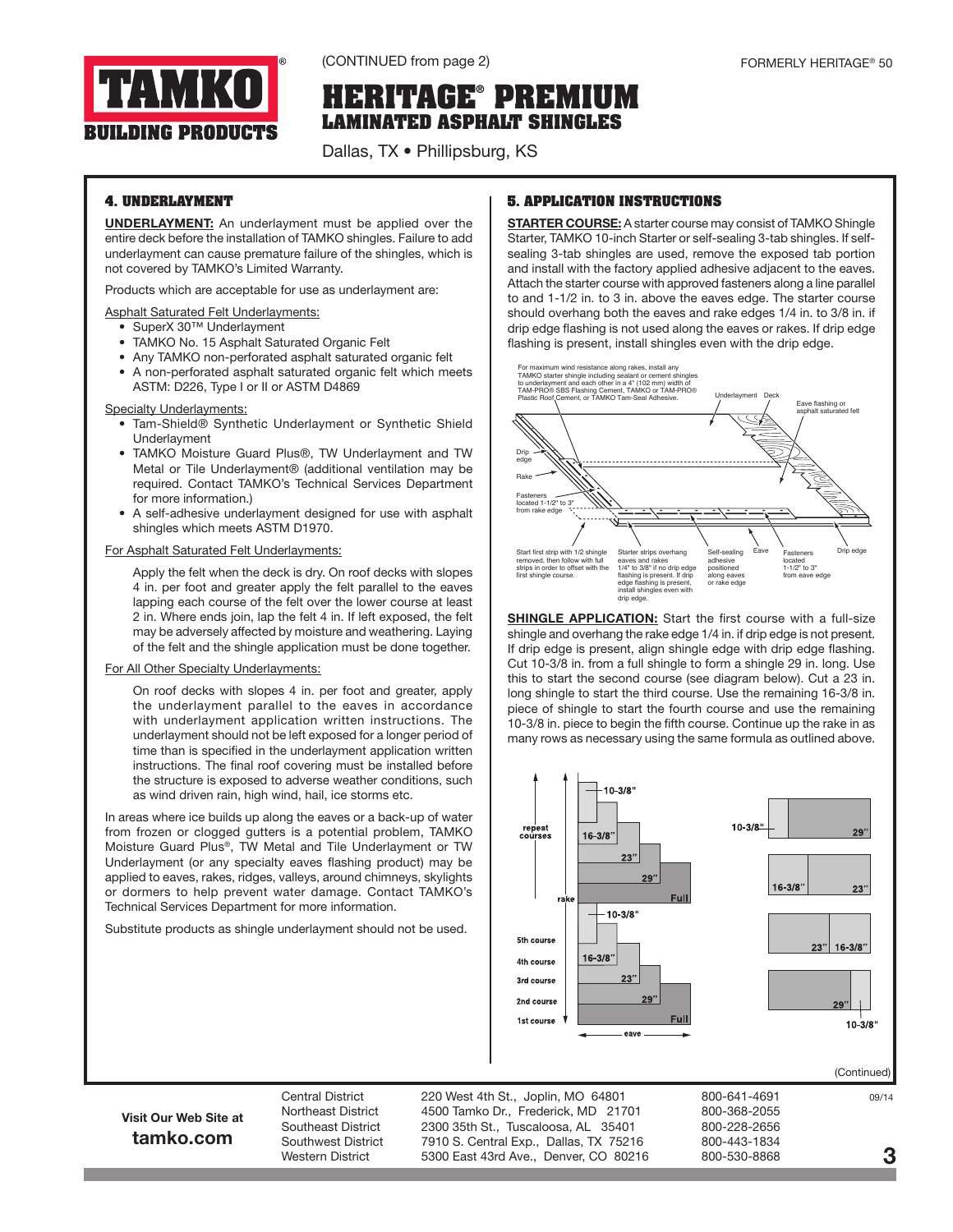

(CONTINUED from page 3)

# **HERITAGE® PREMIUM LAMINATED ASPHALT SHINGLES**

Dallas, TX • Phillipsburg, KS

The butt of the shingle should be aligned with the top edge of the sawtooth of the underlying shingle for a 5-5/8 in. exposure (see shingle application drawing illustrated on this panel). When you make your final cut at the roof's edge, flip any pieces that are 8 in. or longer back onto the roof. These pieces can be worked in anywhere without creating zippers or color variations.

NOTE: Do not align joints of shingle courses when working in cut pieces. Joints should be no closer than 4 in. from one another.



## **6. LOW SLOPE APPLICATION**

On pitches 2 in. per foot to 4 in. per foot cover the deck with two layers of underlayment. Begin by applying the underlayment in a 1/2-sheet width along the eaves and overhanging the drip edge by 1/4 to 3/4 in. Place a full-sheet width over the 1/2-sheet width starter piece, completely overlapping it. All succeeding courses will be positioned to overlap the preceding course by 1/2-sheet width. If winter temperatures average 25°F or less, thoroughly cement the laps of the entire underlayment to each other with TAM-PRO or TAMKO Plastic Roof Cement from eaves and rakes to a point of a least 24 in. inside the interior wall line of the building. As an alternative, TAMKO Moisture Guard Plus®, TW Metal and Tile Underlayment, or TW Underlayment self-adhering underlayment may be used in lieu of the cemented felts.

## **7. MANSARD ROOF OR STEEP SLOPE ROOF**

If the slope exceeds 21 in. per foot (60˚), each shingle must be sealed with TAM-PRO® SBS Flashing Cement, TAMKO or TAM-PRO® Plastic Roof Cement, or TAMKO Tam-Seal Adhesive immediately upon installation. Quarter-sized dabs of cement or adhesive must be applied to shingles with a 5-5/8 in. exposure, use 6 fasteners per shingle. See Section 3 for the Mansard Fastening Pattern.

## **8. REROOFING**

Before reroofing, be certain to inspect the roof decks. All plywood shall meet the requirements listed in Section 1.

It is not recommended to install laminated asphalt shingles directly over existing laminated shingles due to the unevenness of the existing

multi-layered shingles. The performance of the sealant feature may be compromised, preventing the shingles from sealing properly. It is acceptable to install laminated shingles over existing three-tab strip shingles which are flat and essentially intact. Nail down or remove curled or broken shingles from the existing roof. Replace all missing shingles with new ones to provide a smooth base. Shingles that are buckled usually indicate warped decking or protruding nails. Hammer down all protruding nails or remove them and refasten in a new location. Remove all drip edge metal and replace with new.If reroofing over an existing roof where new flashing is required to protect against ice dams (freeze/ thaw cycle of water and/or the backup of water in frozen or clogged gutters), remove the old roofing to a point at least 24 in. beyond the interior wall line and apply TAMKO Moisture Guard Plus®, TW Metal and Tile Underlayment, or TW Underlayment. Contact TAMKO's Technical Services Department for more information.

Measurements will vary when nesting over an existing 5 in. exposure single roof: Call TAMKO Technical Services for further information.

The nesting procedure described below is the preferred method for reroofing over existing metric size shingles with a 5-5/8 in. exposure. See description below:

Starter Course: Remove the tabs and an additional portion from the head of a full-size shingle so that its height is equal to the exposure of the existing shingles. Position the resulting strip over the existing roof edge (with the factory-applied adhesive strip along the eaves). Cut approximately 6 in. from the rake end and apply the remaining portion at the eaves. Continue the starter strip by applying full length shingle strips cut to height as above, evenly along the existing roof at the eaves. The existing roof should overhang the eaves far enough to carry water off into the gutter. If this is not the case, cut and apply the starter strip so that it will provide sufficient overhang for proper drainage.

First Course: Remove an amount from the butt edge of a full-size shingle so that the remaining portion of the shingle fits between the butts of the existing third course. This course must also be applied evenly along the eaves edge of the new starter strip.



Second and Succeeding Courses: Remove 10-3/8 in. from the rake end of the first shingle in the second course, and continue with full width shingles for the remainder of the course, placing the top edge of each new shingle against the butt edge of the old shingle in the course above. This method should create an exposure of 5-5/8 in. after the first course. When beginning the succeeding courses continue to follow the Heritage application instructions. (See section 5).

(Continued)

| Visit Our Web Site at |  |
|-----------------------|--|
| tamko.com             |  |

Central District 220 West 4th St., Joplin, MO 64801 800-641-4691 99/14 Northeast District 4500 Tamko Dr., Frederick, MD 21701 800-368-2055 Southeast District 2300 35th St., Tuscaloosa, AL 35401 800-228-2656 Southwest District 7910 S. Central Exp., Dallas, TX 75216 800-443-1834<br>Western District 5300 East 43rd Ave Denver CO 80216 800-530-8868 Western District 5300 East 43rd Ave., Denver, CO 80216

4